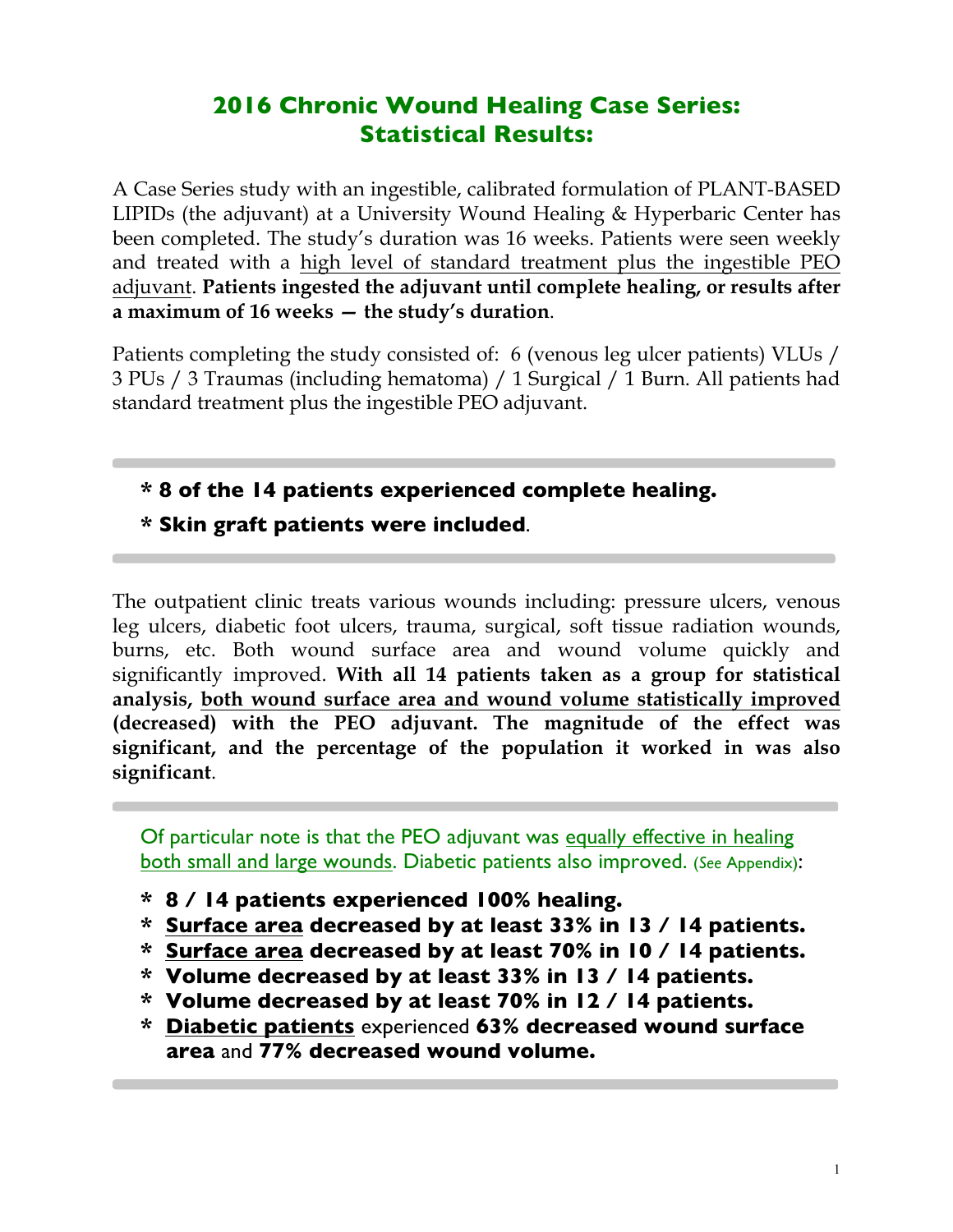The "small wound" group consisted of 9 patients, and the "large wound" group consisted of 5 patients. A "**large wound**" was defined as a wound with a **surface area ≥ 14 cm2**. Wound surface areas and wound volumes were measured at commencement of the addition of the PEO adjuvant, and final results were either at the end of the 16-week study or when the wound healed.

Alex Kiss, Ph.D. (biostatistics) performed the 3rd-party statistical analysis of data. Paired t-tests were run for each group. Because of the relatively small number of patients in each group, for confirmation, the Wilcoxon signed rank test was also performed. By both statistical measures, **with all 14 patients taken as a group for statistical analysis**, both wound surface areas and volumes statistically improved with the PEO adjuvant. **When subsets of small wounds and large wounds (surface area ≥ 14 cm2) were statistically analyzed with both statistical measures, the adjuvant was also shown to be equally effective in the healing of both small and large wounds**. Dr. Kiss' analyses follow:

**Across all 14 patients, surface area showed an average drop of 7.9 units (standard deviation = 11.1) from initial to final measurement (a MAXIMUM of 16-weeks of ingestible PEO Adjuvant). A paired t-test was run to compare this change and it was found to be statistically significant (p=0.02)**.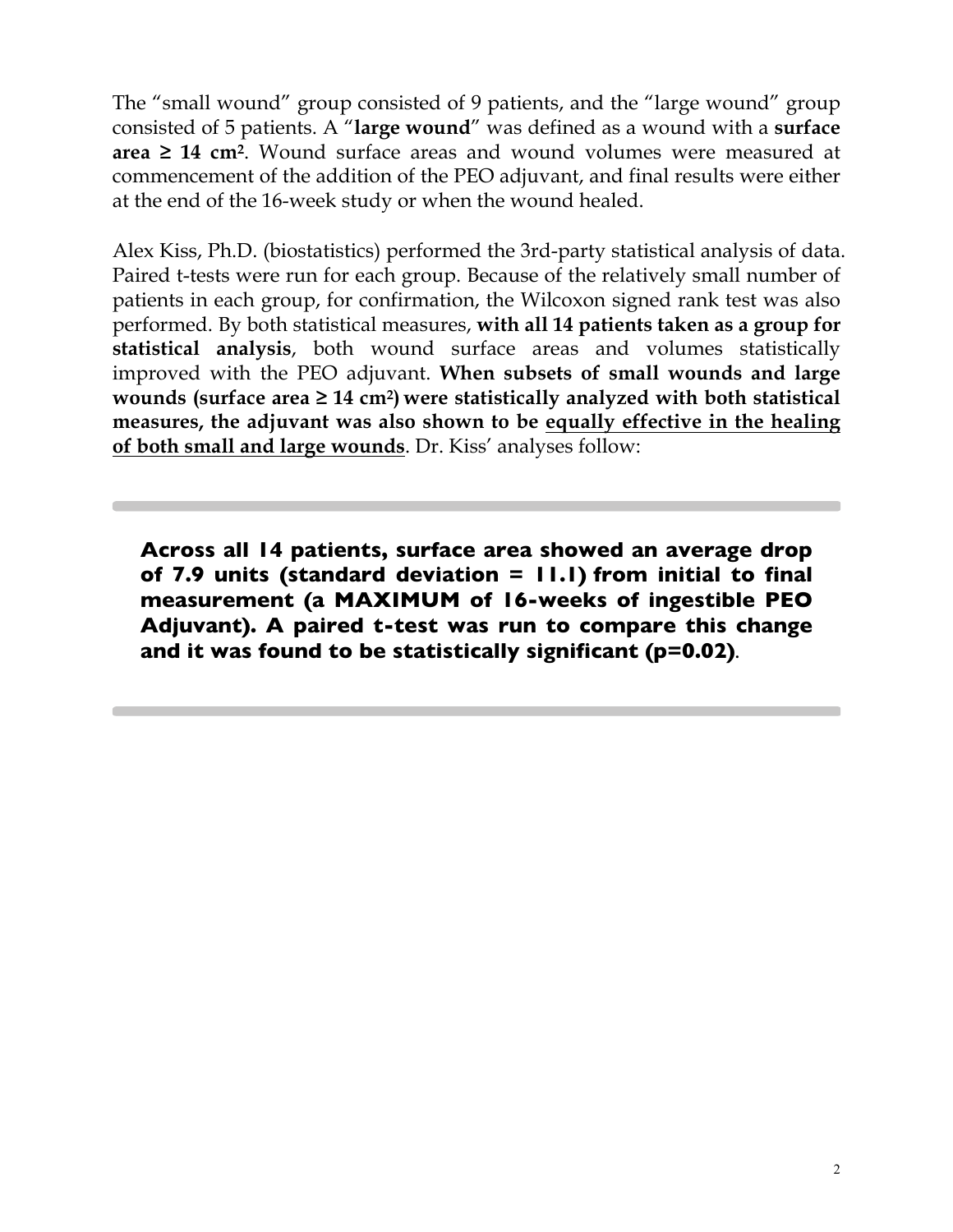# **APPENDIX — detailed statistical analysis**

(Alex Kiss, Ph.D. (biostatistics))

Woundsastart = wound surface area initial Woundsafinal = wound surface area final Woundvolstart = wound volume initial Woundvolstart = wound volume final

## **Overall data**

| Variable      | N  |         |        | <b>Mean Std Dev Minimum Maximum</b> |        |
|---------------|----|---------|--------|-------------------------------------|--------|
| Woundsastart  | 14 | 11 003  | 12.839 | 0.450                               | 36.850 |
| Woundsafinal  | 14 | 3 1 3 9 | 7 884  | 0.000                               | 29 970 |
| Woundvolstart | 14 | 4 094   | 4 868  | 0.045                               | 16 200 |
| Woundvolfinal | 14 | 0.983   | 1919   | 0.000                               | 5 994  |

Paired t-tests were run to compare change start with final

Surface area: mean change in surface area was a drop of  $7.9$  units (sd = 11.1)

## **Analysis Variable: sachange**

|  |                   | N Mean Std Dev Minimum Maximum |          |
|--|-------------------|--------------------------------|----------|
|  | 14 - 7.864 11.057 | $-36.850$                      | $-0.450$ |

A paired t-test was run. It showed that the decrease in surface area **was statistically significant (p=0.02).**

## **Analysis Variable: sachange**

| t Value | Pr >  t |
|---------|---------|
| $-2.66$ | 0.0196  |

## **Small wound group**

| $group = S$     |    |      |      |      |                                     |  |  |  |
|-----------------|----|------|------|------|-------------------------------------|--|--|--|
| <b>Variable</b> | N. |      |      |      | <b>Mean Std Dev Minimum Maximum</b> |  |  |  |
| Woundsastart    | 9  | 2.80 | 2.55 | 0.45 | 7.50                                |  |  |  |
| Woundsafinal    | 9  | 119  | 1.75 | 0.00 | 4 3 2                               |  |  |  |
| Woundvolstart   | 9  | 3.57 | 593  | 0.05 | 16.20                               |  |  |  |
| Woundvolfinal   | 9  | (179 | 1.56 | 0.00 | 432                                 |  |  |  |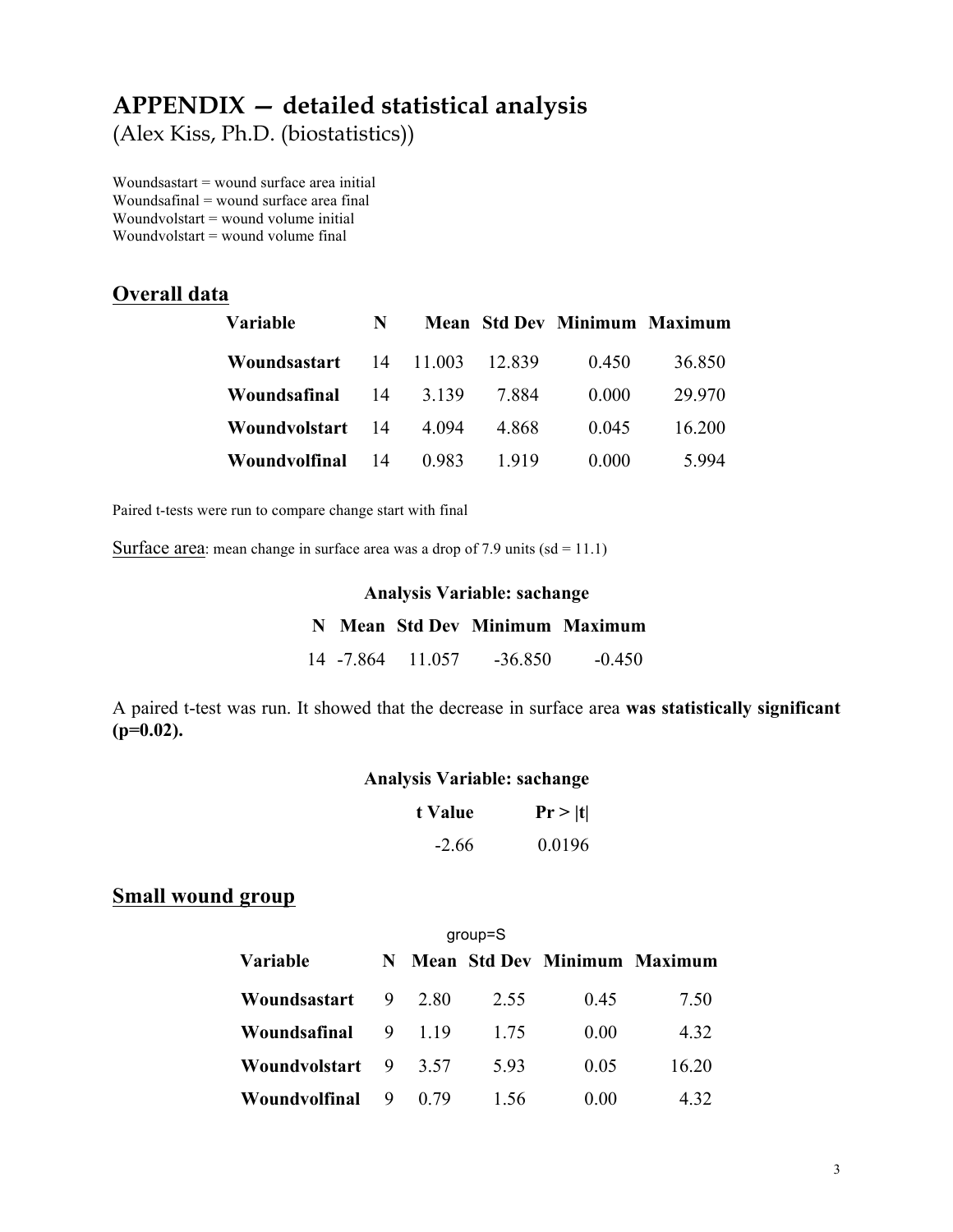Surface area: mean change in surface area was a drop of 1.6 units  $(sd = 1.03)$ 

group=S

## **Analysis Variable: sachange**

## **N Mean Std Dev Minimum Maximum**

9 -1.607 1.029 -3.900 -0.450

A paired t-test was run. It showed that the **decrease was statistically significant (p=0.002**).

# group=S **Analysis Variable: sachange**

| t Value | Pr >  t |
|---------|---------|
| $-4.69$ | 0.0016  |

#### group=S

**Analysis Variable: volchange** 

### **N Mean Std Dev Minimum Maximum**

9 -2.776 4.397 -11.880 -0.045

A paired t-test was run. It showed that the decrease in volume was close, but *not* statistically significant (p=0.09).

#### group=S

## **Analysis Variable: volchange**

| t Value | Pr >  t |
|---------|---------|
| -1.89   | 0.0948  |

## **Large wound group**

| $qroup=L$       |                |         |       |                                     |       |  |  |  |
|-----------------|----------------|---------|-------|-------------------------------------|-------|--|--|--|
| <b>Variable</b> | N              |         |       | <b>Mean Std Dev Minimum Maximum</b> |       |  |  |  |
| Woundsastart    |                | 5 25 77 | 994   | 14.00                               | 36.85 |  |  |  |
| Woundsafinal    | 5 <sup>5</sup> | 6.64    | 13 12 | 0.00                                | 29.97 |  |  |  |
| Woundvolstart 5 |                | 5 04    | 2 2 2 | 196                                 | 7.37  |  |  |  |
| Woundvolfinal   | 5              | 1 33    | 2.62  | 0.00                                | 599   |  |  |  |

Surface area: mean change in surface area was a drop of 19.1 units  $(sd = 12.2)$ 

#### group=L

### **Analysis Variable: sachange**

#### **N Mean Std Dev Minimum Maximum**

5 -19.126 12.188 -36.850 -5.230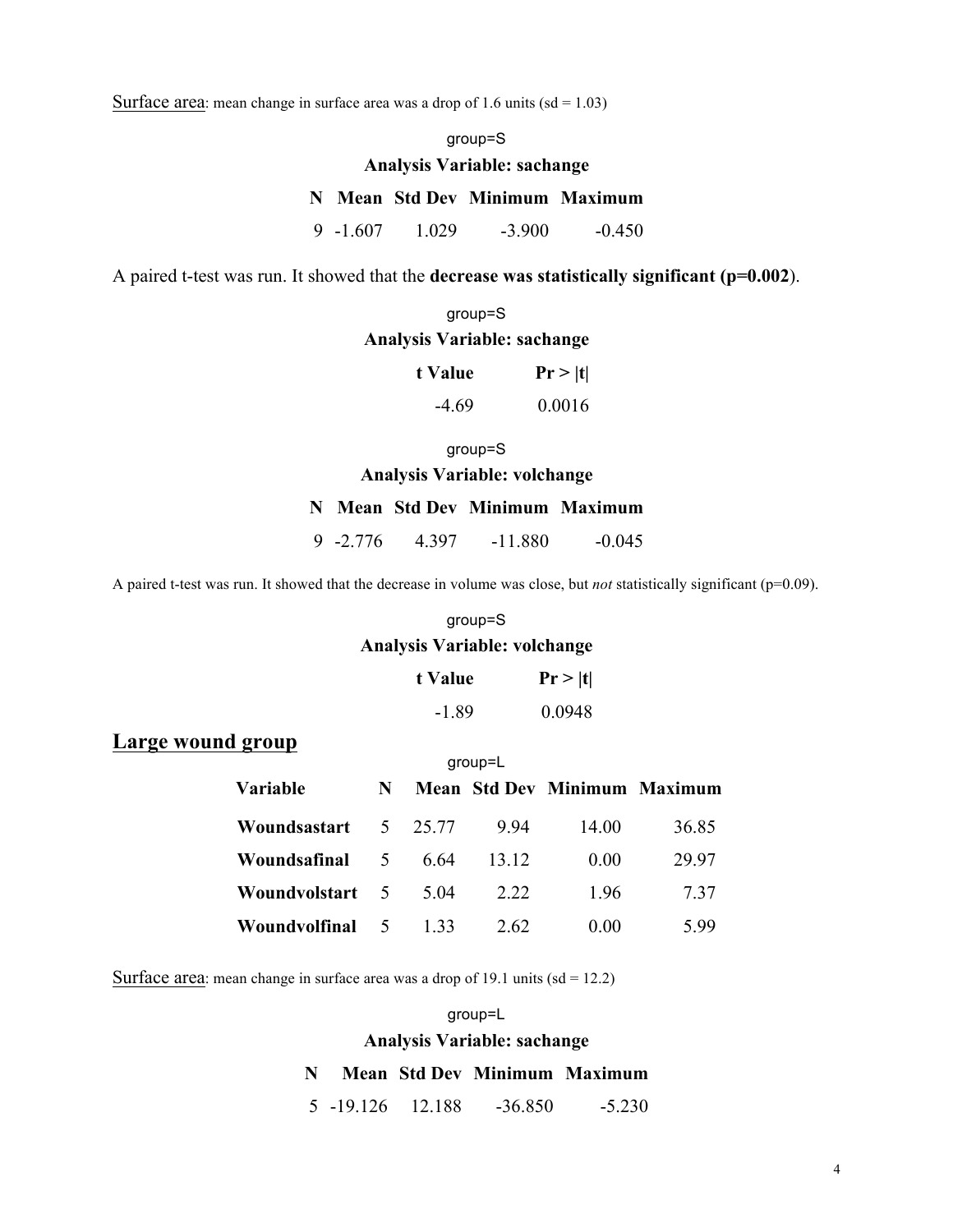A paired t-test was run. It showed that the **decrease was statistically significant (p=0.02).**

| group=L                     |         |  |  |  |
|-----------------------------|---------|--|--|--|
| Analysis Variable: sachange |         |  |  |  |
| t Value                     | Pr >  t |  |  |  |
| -3.51                       | 0.0247  |  |  |  |

Volume: mean change in volume was a drop of 3.7 units  $(sd = 2.5)$ 

group=L

### **Analysis Variable: volchange**

### **N Mean Std Dev Minimum Maximum**

5 -3.713 2.472 -7.370 -1.046

A paired t-test was run. It showed that the **decrease was statistically significant (p=0.03**).

group=L **Analysis Variable: volchange**   $t$  **Value Pr**  $>$   $|t|$ 

| .       | $\mathbf{I}$ |
|---------|--------------|
| $-3.36$ | 0.0283       |

# **Ingestible PEO adjuvant equally effective in healing both small and large wounds**

Percentage decrease in surface area was compared between small and large wound groups using a t-test. The result showed no statistical difference (p=0.94) in percent change between the two groups, i.e., the large group didn't have a larger percentage decrease than the small group (**the mean percent change was 77% for L compared with 78% for Small**).

### The TTEST Procedure

| Variable: Maximum_of_16_weeks__decrease_i     |  |  |  |  |                               |                                        |  |  |
|-----------------------------------------------|--|--|--|--|-------------------------------|----------------------------------------|--|--|
| group                                         |  |  |  |  |                               | N Mean Std Dev Std Err Minimum Maximum |  |  |
| $\mathbf{L}$                                  |  |  |  |  |                               | 9 0.7695 0.2960 0.0987 0.3333 1.0000   |  |  |
| - S                                           |  |  |  |  | 5 0.7833 0.3688 0.1649 0.1486 | 1.0000                                 |  |  |
| <b>Diff (1-2)</b> $-0.0138$ $0.3221$ $0.1797$ |  |  |  |  |                               |                                        |  |  |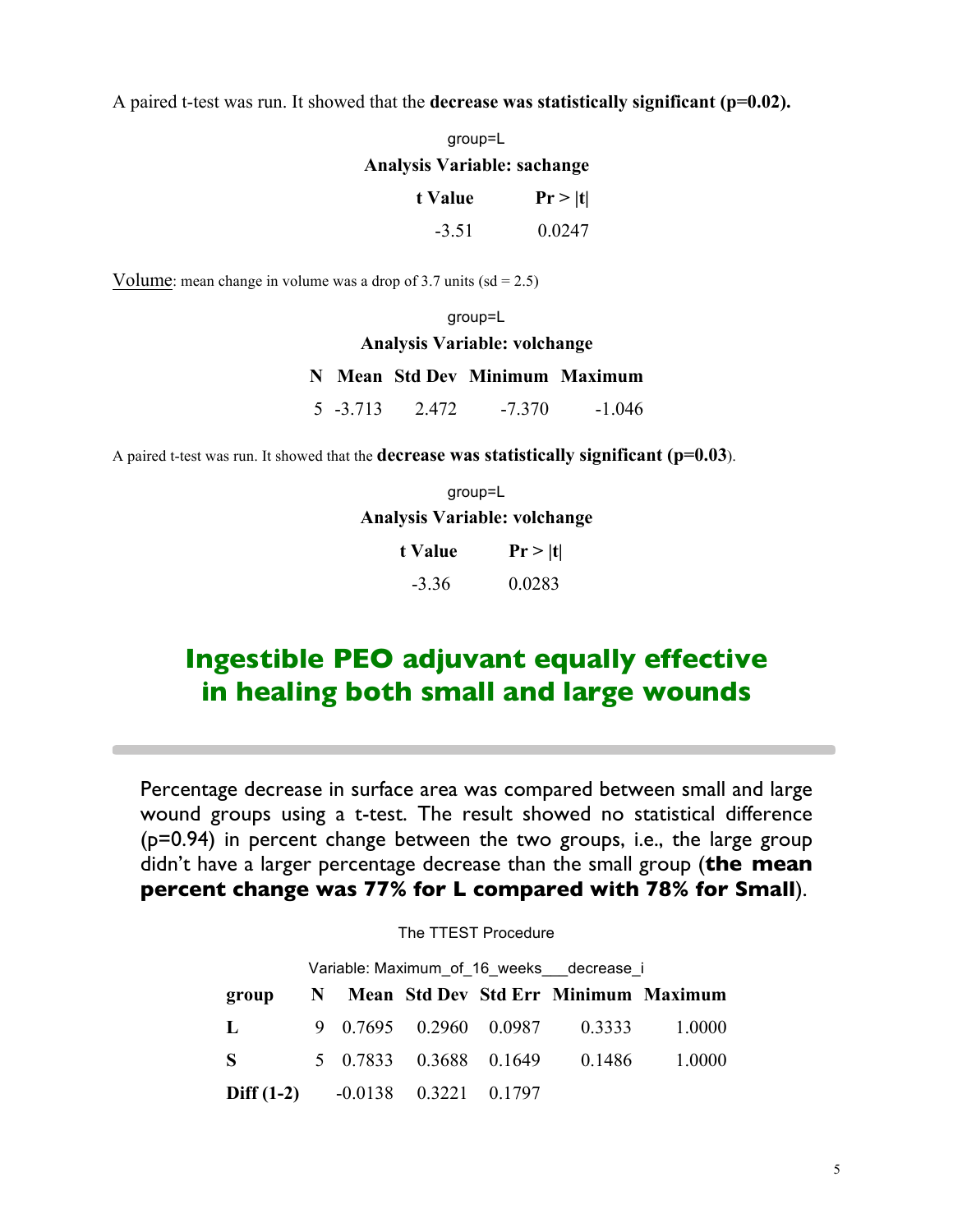| group             | Method                                                   |  | Mean 95% CL Mean Std Dev 95% CL Std Dev                 |  |
|-------------------|----------------------------------------------------------|--|---------------------------------------------------------|--|
| $\mathbf{L}$      |                                                          |  | $0.7695$ $0.5419$ $0.9970$ $0.2960$ $0.2000$ $0.5671$   |  |
| -S                |                                                          |  | 0.7833 0.3254 1.2412 0.3688 0.2209 1.0597               |  |
| Diff (1-2) Pooled |                                                          |  | $-0.0138$ $-0.4053$ $0.3777$ $0.3221$ $0.2310$ $0.5317$ |  |
|                   | <b>Diff (1-2)</b> Satterthwaite $-0.0138 -0.4692 0.4416$ |  |                                                         |  |

**Method Variances DF t Value Pr > |t| Pooled** Equal 12 -0.08 0.9400

Percentage decrease in volume was compared between small and large wound groups using a t-test. The result showed no statistical difference (p=0.71) in percent change between the two groups, ie, the large group didn't have a larger percentage decrease than the small group (the **mean percent change was 80% for L compared with 86% for Small**).

## The TTEST Procedure

|              | Variable: Maximum of 16 weeks decrease 0 |  |                         |  |                               |                                        |  |  |
|--------------|------------------------------------------|--|-------------------------|--|-------------------------------|----------------------------------------|--|--|
| group        |                                          |  |                         |  |                               | N Mean Std Dev Std Err Minimum Maximum |  |  |
| L            |                                          |  |                         |  | 5 0.7988 0.3696 0.1653 0.1486 | 1.0000                                 |  |  |
| S            |                                          |  | 9 0.8575 0.2201 0.0734  |  | 0.3438                        | 1.0000                                 |  |  |
| Diff $(1-2)$ |                                          |  | $-0.0587$ 0.2790 0.1556 |  |                               |                                        |  |  |

| group             | <b>Method</b>                                          |  | Mean 95% CL Mean Std Dev 95% CL Std Dev                 |  |
|-------------------|--------------------------------------------------------|--|---------------------------------------------------------|--|
| $\bf{L}$          |                                                        |  | 0.7988 0.3399 1.2577 0.3696 0.2214 1.0620               |  |
| -S                |                                                        |  | $0.8575$ $0.6883$ $1.0267$ $0.2201$ $0.1487$ $0.4217$   |  |
| Diff (1-2) Pooled |                                                        |  | $-0.0587$ $-0.3977$ $0.2803$ $0.2790$ $0.2001$ $0.4605$ |  |
|                   | <b>Diff (1-2)</b> Satterthwaite -0.0587 -0.5085 0.3911 |  |                                                         |  |

## **Method Variances DF t Value Pr > |t|**

**Pooled** Equal 12 -0.38 0.7126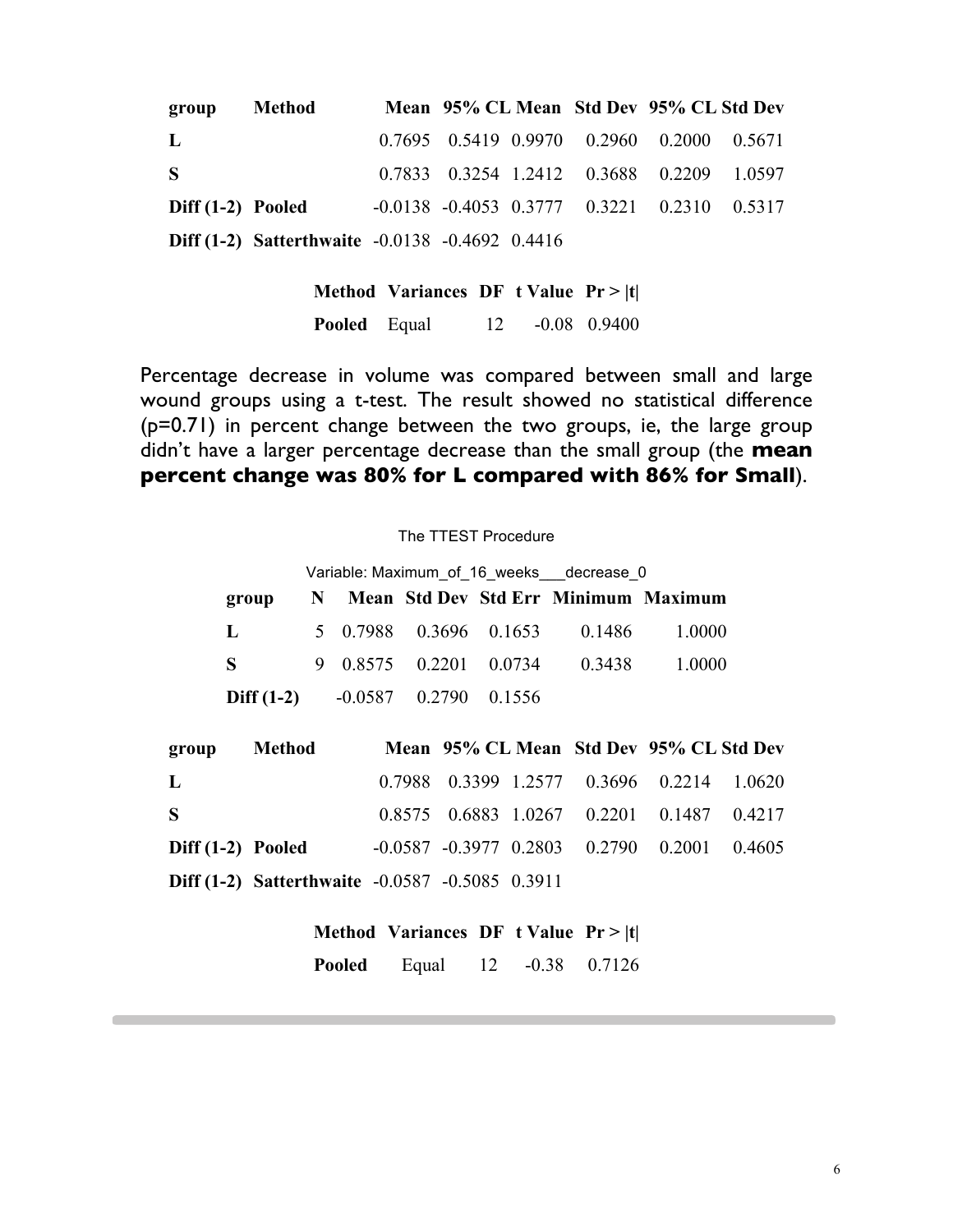# **Analysis of diabetic patients**

## **Even with the small sample size of 5 diabetic patients, the diabetic healing as measured by decreased wound surface area was significant**.

Surface area: mean change in surface area was a drop of 1.9 units  $(sd = 1.3)$ 

dgroup=diab **Analysis Variable: sachange N Mean Std Dev Minimum Maximum** 5 -1.922 1.289 -3.900 -0.450

A paired t-test was run. It showed that the decrease was statistically significant ( $p=0.03$ ).

| dgroup=diab                        |  |  |  |  |  |
|------------------------------------|--|--|--|--|--|
| <b>Analysis Variable: sachange</b> |  |  |  |  |  |

| t Value | Pr >  t |  |  |
|---------|---------|--|--|
| $-3.33$ | 0.0290  |  |  |

## **The adjuvant worked to decrease wound surface area just as well in diabetic patients as in the non-diabetic patient group**.

Percentage decrease in surface area was compared between diabetics and nondiabetics using a t-test. The result showed no statistical difference (p=0.24) in percent change between the two groups, i.e. the diabetic group didn't have a larger percentage decrease than the non-diabetic group (the mean percent change was 64% for diabetic compared to 85% for non-diabetic).

### The TTEST Procedure

| Variable: Maximum of 16 weeks decrease i     |  |  |  |  |  |                                               |  |  |
|----------------------------------------------|--|--|--|--|--|-----------------------------------------------|--|--|
|                                              |  |  |  |  |  | dgroup N Mean Std Dev Std Err Minimum Maximum |  |  |
|                                              |  |  |  |  |  | Non-diab 9 0.8494 0.2847 0.0949 0.1486 1.0000 |  |  |
| diab                                         |  |  |  |  |  | 5 0.6394 0.3374 0.1509 0.3333 1.0000          |  |  |
| <b>Diff (1-2)</b> $0.2100$ $0.3033$ $0.1692$ |  |  |  |  |  |                                               |  |  |